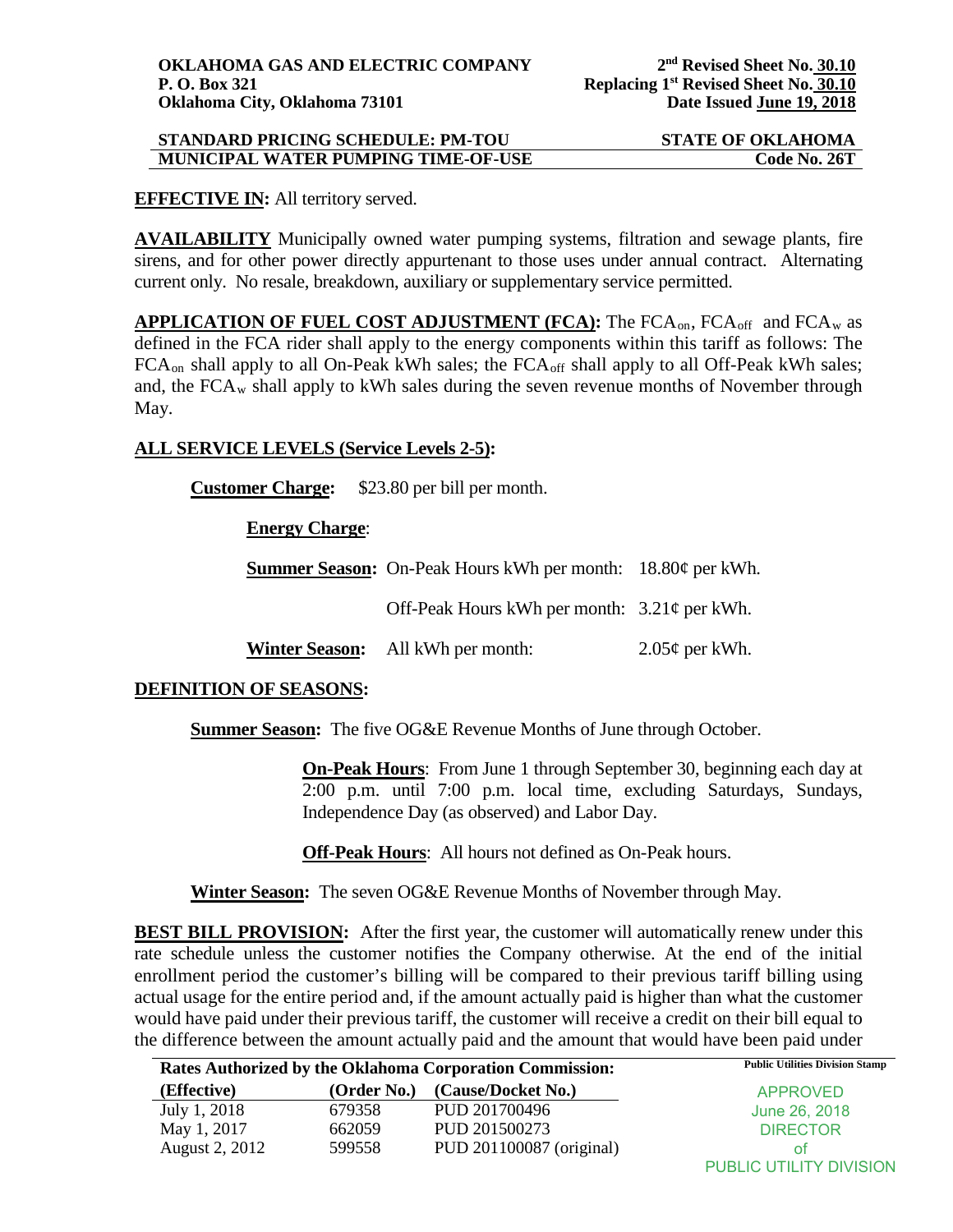# **STANDARD PRICING SCHEDULE: PM-TOU STATE OF OKLAHOMA MUNICIPAL WATER PUMPING TIME-OF-USE Code No. 26T**

their previous tariff. In the case where a customer was not previously subscribed to another tariff, the tariff for comparison shall be the PM tariff. The Best Bill Provision will only be applied after the first full year of subscription to the tariff and will not be available in the ensuing years.

**SERVICE LEVELS:** For purposes of this rate, the following shall apply:

**Service Level 2:** Shall mean service at any nominal standard voltage of the Company between 2 kV and 50 kV, both inclusive, where service is rendered through a Company Substation, which has a transmission voltage source, and the point of delivery is at the load side of the substation or from a circuit dedicated to the customer.

**Service Level 3:** Shall mean service at any nominal standard voltage of the Company between 2 kV and 50 kV, both inclusive, by a direct tap to the Company's prevailing distribution source from a circuit not dedicated to the customer.

**Service Level 4:** Shall mean service at any nominal standard voltage of the Company between 2 kV and 50 kV, both inclusive, where service is rendered through transformation from a Company prevailing distribution voltage source (2 kV to 50 kV) to a lower distribution voltage with metering at distribution voltage.

**Service Level 5:** Shall mean service at any nominal standard voltage of the Company less than 2,000 volts with metering at less than 2,000 volts.

## **Metering Adjustment:**

If the Company chooses to install its metering equipment on the load side of the customer's transformers, the kWh billed shall be increased by the amount of the transformer losses calculated as follows:

**Service Level 3:** 0.60 percent of the total kVA rating of the customer's transformers times 730 hours.

**LATE PAYMENT CHARGE:** A late payment charge in an amount equal to 1.5 percent of the total balance for services and charges remaining unpaid on the due date stated on the bill shall be added to the amount due. The due date as stated on the bill shall be 20 days after the bill is issued.

**MINIMUM BILL:** The minimum monthly bill shall be the Customer Charge. The Company shall specify a larger minimum monthly bill, calculated in accordance with the Company's Allowable Expenditure Formula in its Terms and Conditions of Service on file with and approved by the Commission, when necessary to justify the investment required to provide service.

|                       |             | Rates Authorized by the Oklahoma Corporation Commission: | <b>Public Utilities Division Stamp</b> |
|-----------------------|-------------|----------------------------------------------------------|----------------------------------------|
| (Effective)           | (Order No.) | (Cause/Docket No.)                                       | <b>APPROVED</b>                        |
| July 1, 2018          | 679358      | PUD 201700496                                            | June 26, 2018                          |
| May 1, 2017           | 662059      | PUD 201500273                                            | <b>DIRECTOR</b>                        |
| <b>August 2, 2012</b> | 599558      | PUD 201100087 (original)                                 | ΟŤ                                     |
|                       |             |                                                          | PUBLIC UTILITY DIVISION                |